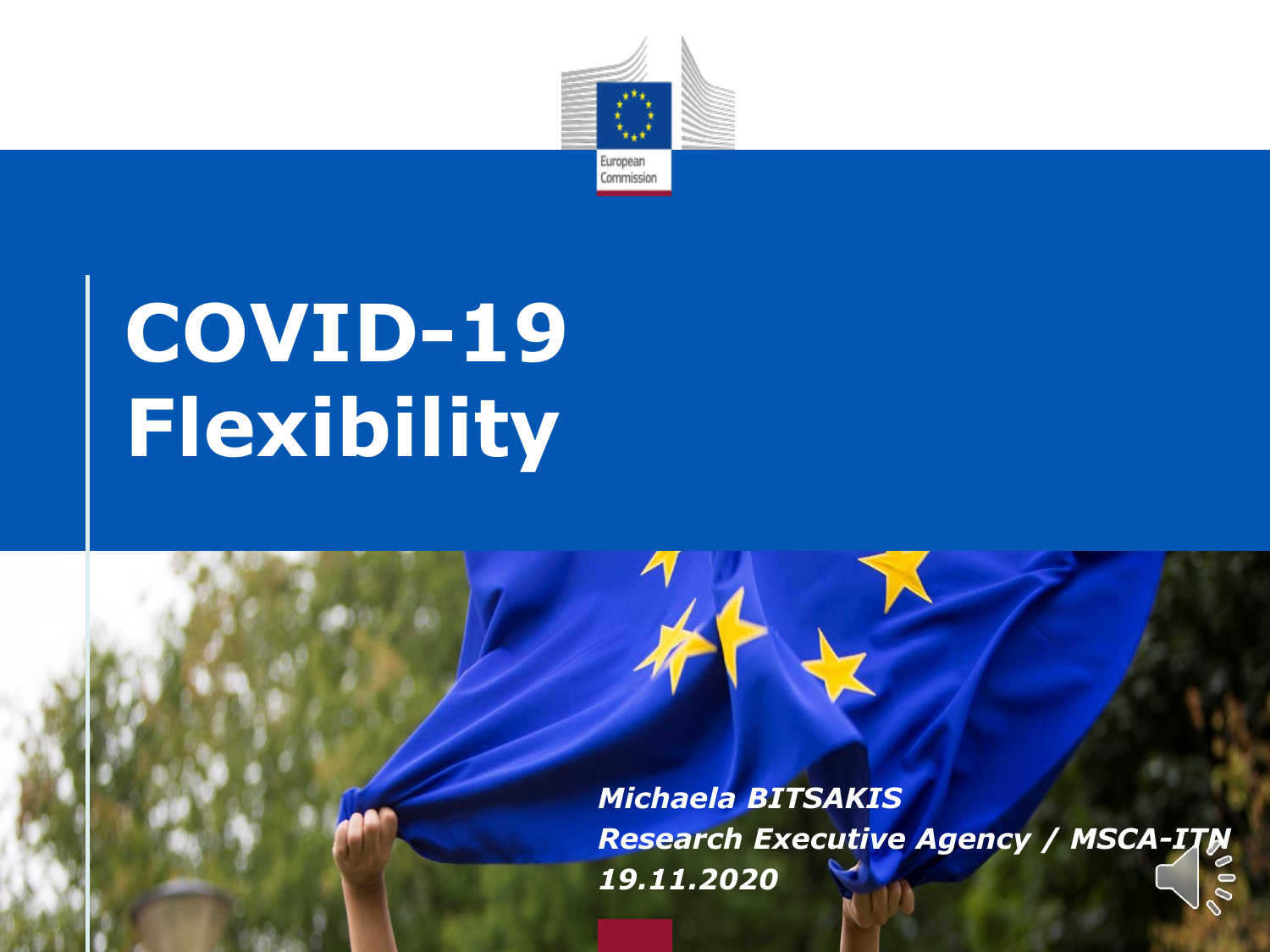- *The outbreak of COVID-19 affecting Europe has had consequences on the mobility of the fellows and on the project implementation.*
- *As beneficiaries, you are responsible for putting in place contingency measures to safeguard as much as possible the implementation of the project.*

*Please also (1) refer to the advice of your national authorities (in terms of health, travel advice, repatriation schemes, interruption of employment) and (2) propose measures which are reasonable and safeguard the health of the staff involved in the project and limit as much as possible the impact the situation linked to the coronavirus has on the implementation of your project.*

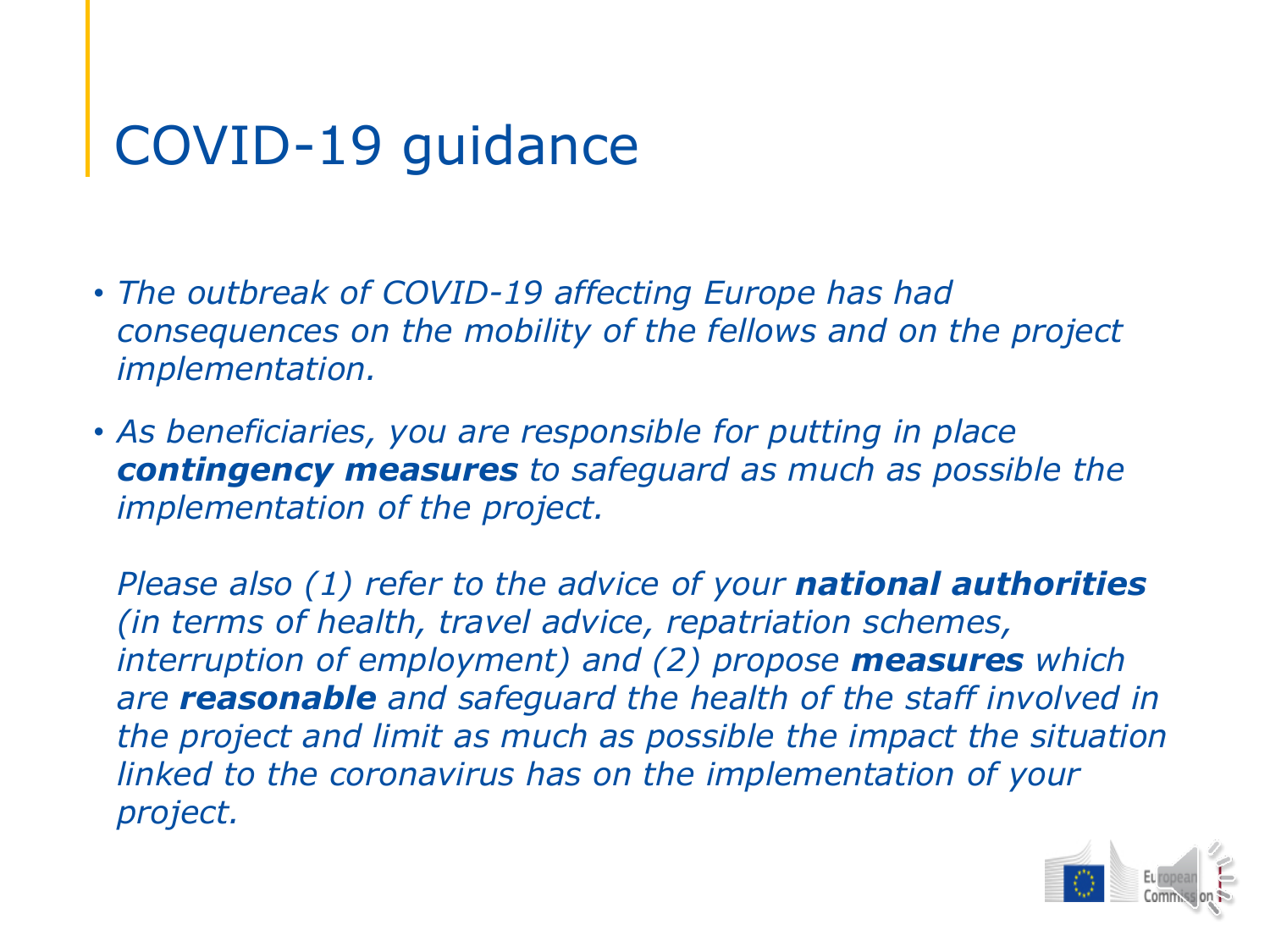#### *Cancellation of events*

*For meetings/events/checks that cannot take place, it is possible to postpone them, organize them via video-conference or cancel them (with a prior agreement of the REA).*

#### *Institutional costs can be used to cover the costs of cancelled events.*

#### *Secondments*

*If they cannot take place, they can be cancelled, postponed or carried out remotely (depending on their feasibility).* 

*Justified deviations will be accepted.* 

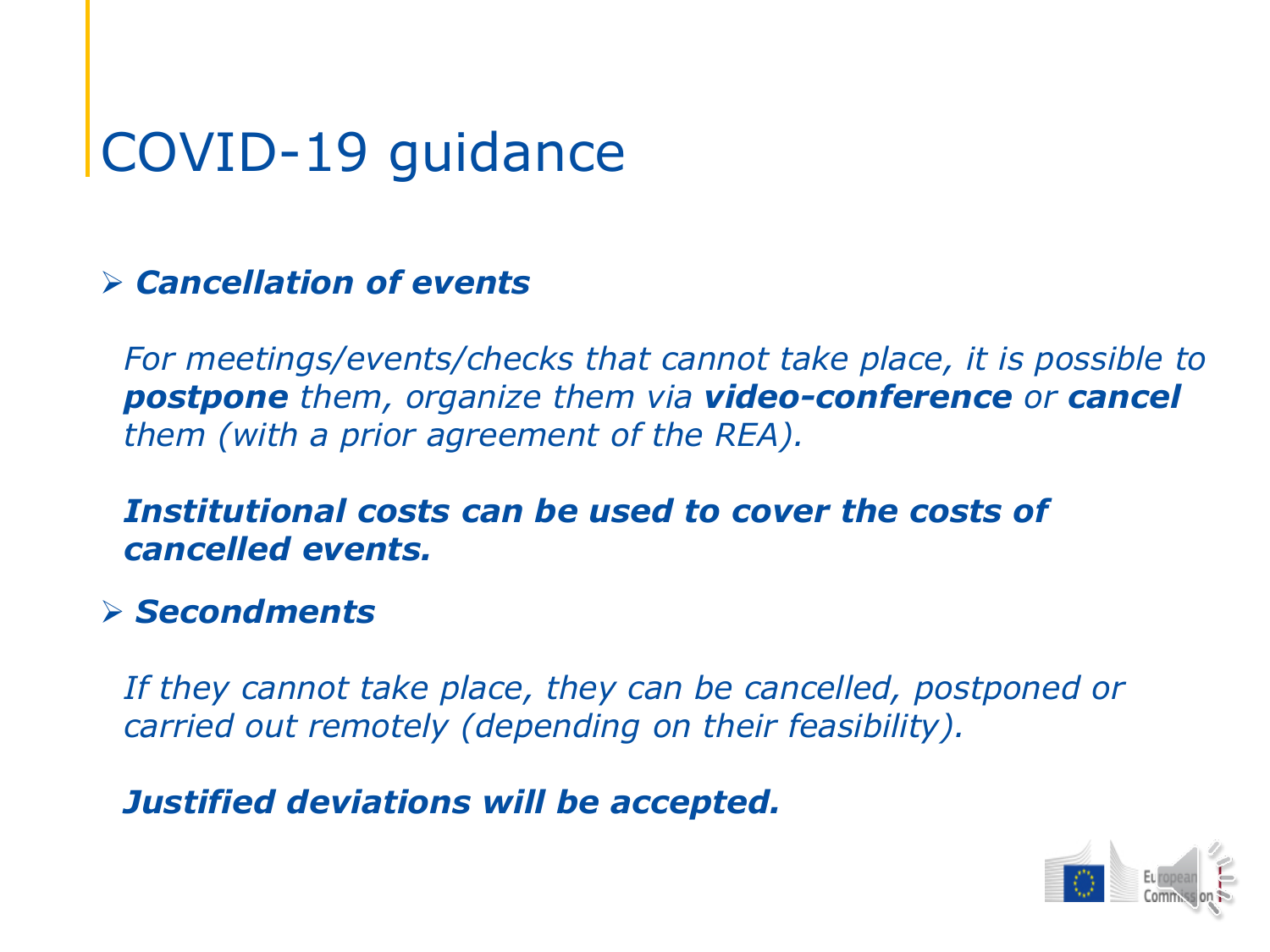#### *Extensions\**

*Beneficiaries may request an amendment for an extension of up to 6 months of initial project duration due to the COVID-19 situation.* 

*Request for extensions can be submitted once the situation is back to normal to allow the implementation of delayed projects tasks/meetings/secondments.* 

*Flexibility is offered as to when extension can be granted (e.g. delayed recruitment to offer fellows 36PM contracts).*

*The maximum grant amount indicated in Article 5 H2020 MGA cannot be increased.*

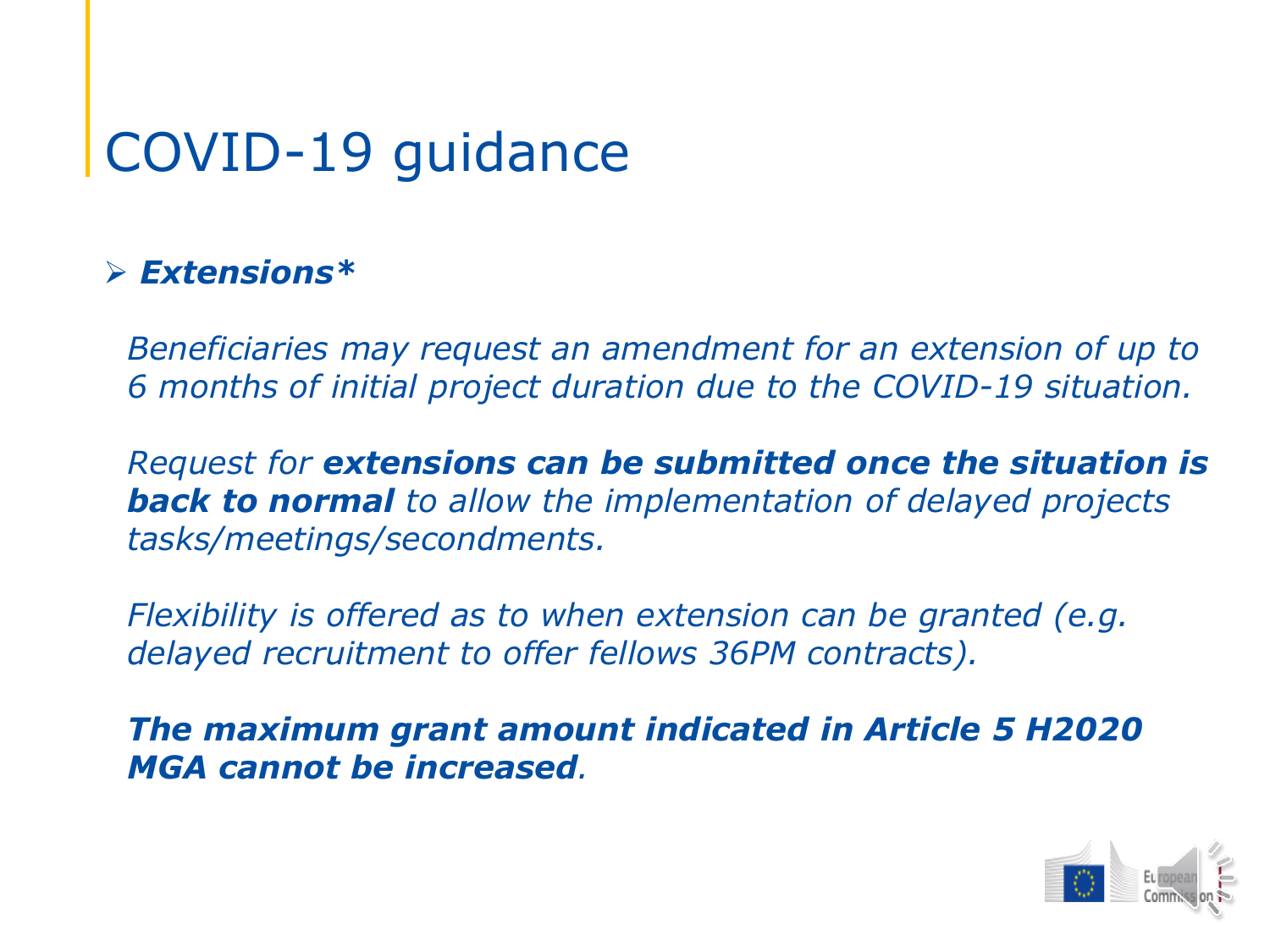#### *Teleworking*

*Teleworking arrangements are acceptable with remote supervision (in the country of the recruiting beneficiary or in the fellow's country of origin – third country or EU MS).* 

*The beneficiary needs to agree. The security and safety of the fellows needs to be assured. The fellows are fully paid even in those cases where the research work is not continuing as planned.* 

For projects with field/lab work planned, a shift of tasks is *recommended.* 

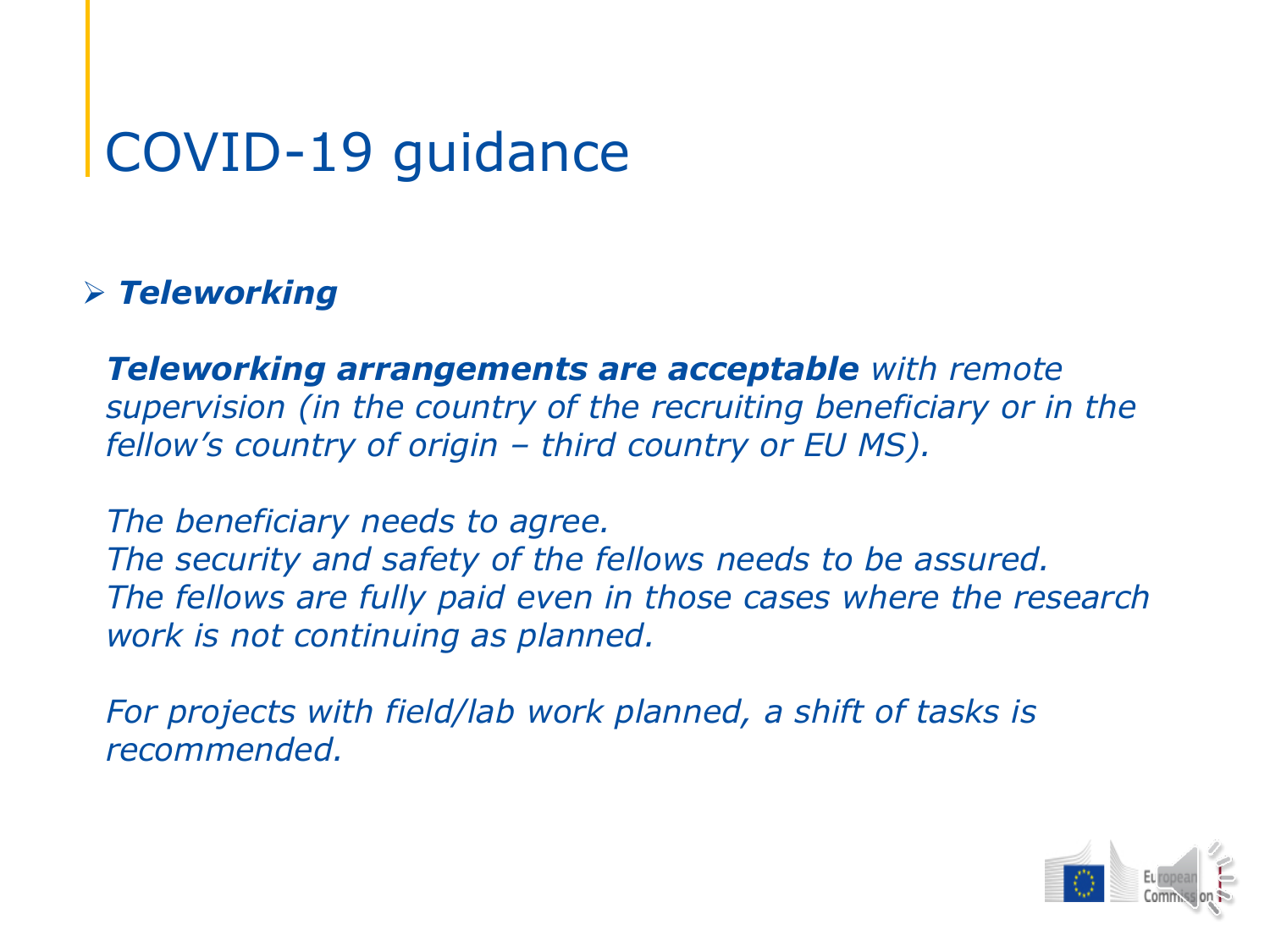#### *Type of contract*

*In case fellows start working remotely and beneficiaries are prevented under national law to issue a regular employment contract (e.g. staff should be hosted at premises), the REA can accept that the fellow is contracted with a fixed-amount fellowship on a temporary basis.* 

*Once things are back to normal, the beneficiary will need to ensure that the researcher is hosted at its premises and that he/she receives a regular employment contract.*

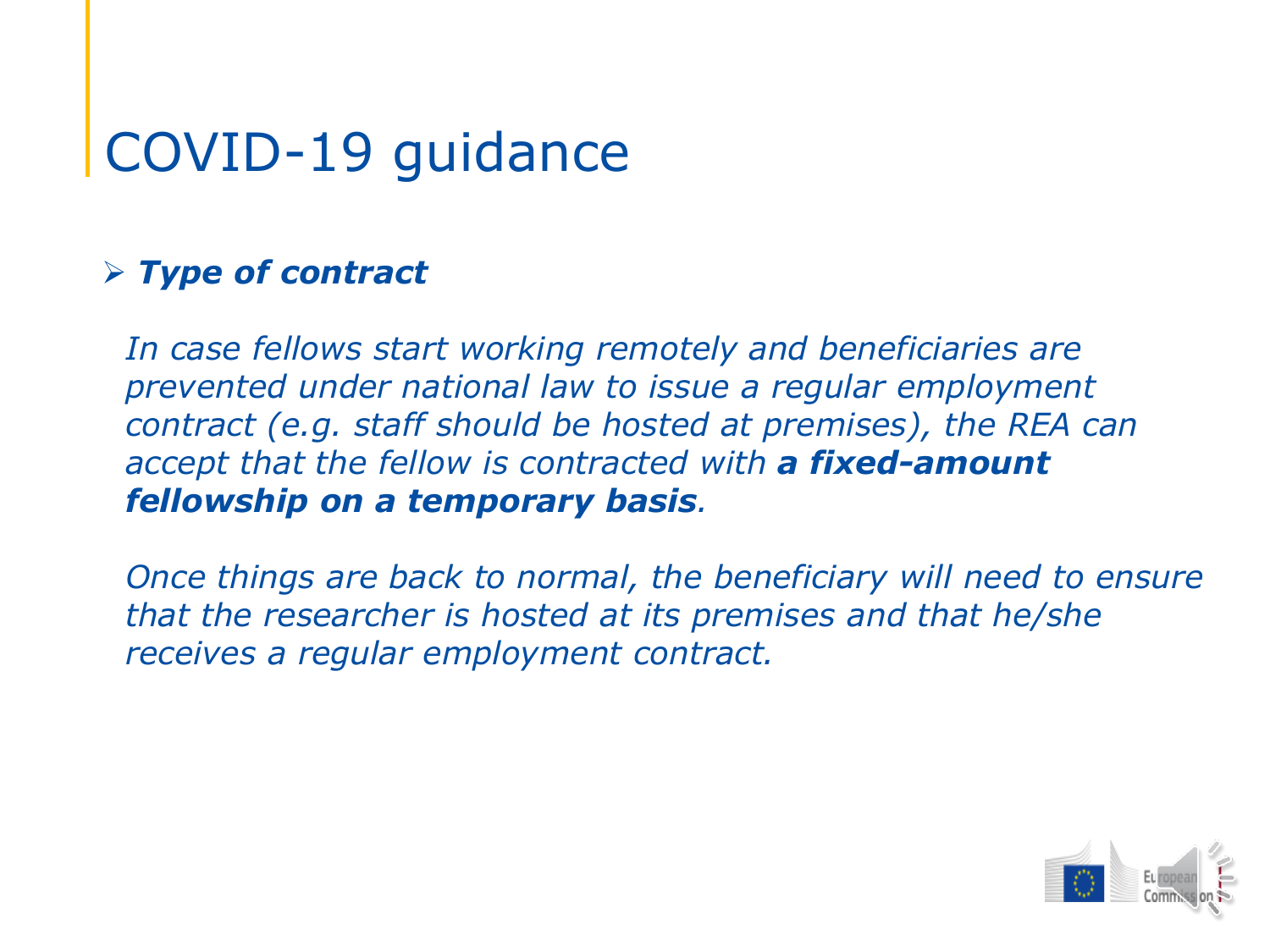#### *Part-time*

*The option should be full time teleworking, with full monthly payment to the researcher.*

*If not possible , part-time can be accepted if:* 

*(1) the fellow has explicitly agreed (2) the fellow has explicitly agreed with the subsequent temporary reduction of the salary (3) the researcher's contract is extended accordingly to allow him/her to finalize the work*

*Fellows working part-time can benefit from unemployment allowances as fellows are covered by the social security systems of the country in which they have been recruited.* 

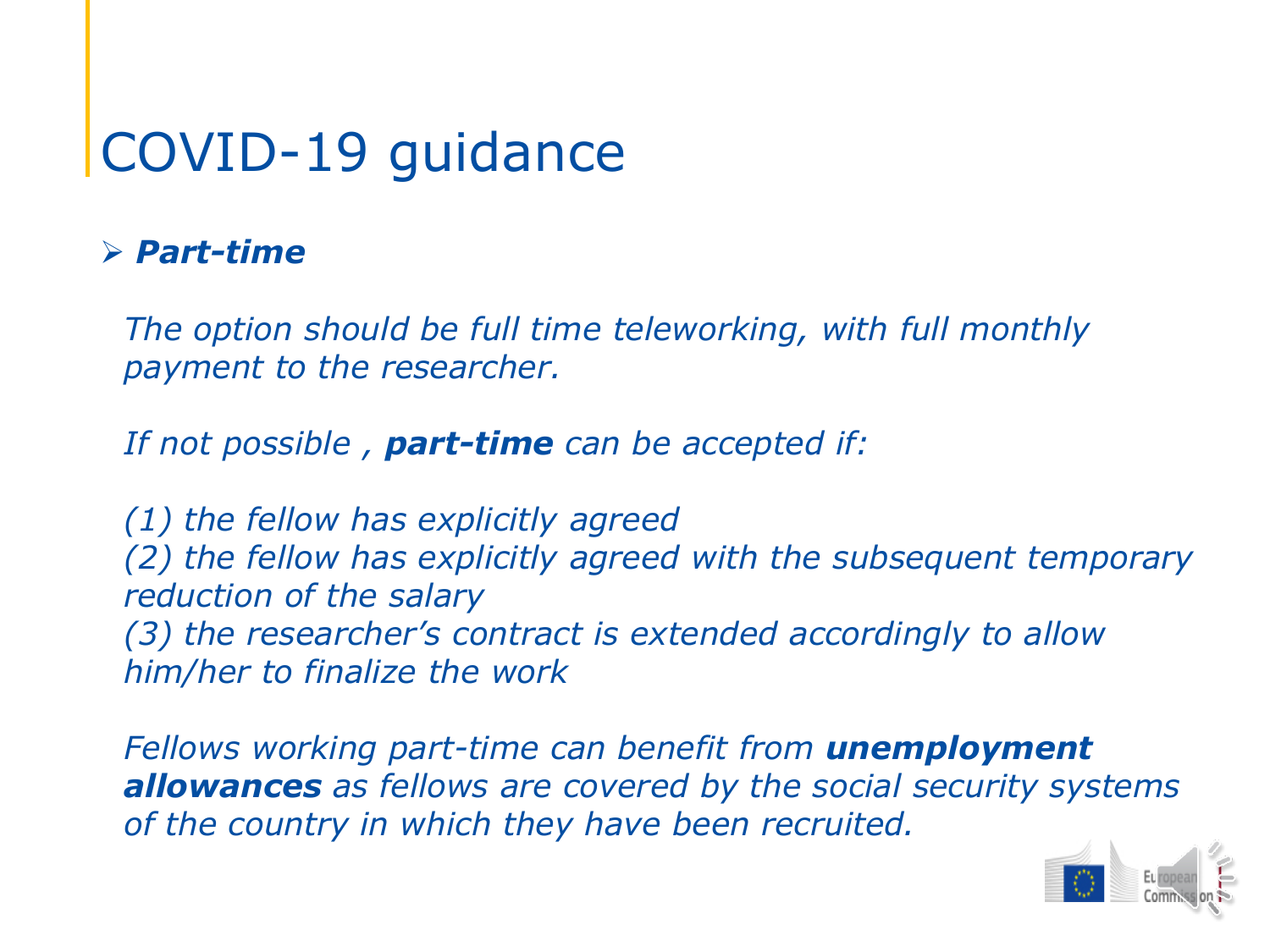#### *Suspension*

*A suspension is not advisable.* 

*However, it can be accepted if:* 

*(1) the researcher has explicitly agreed with the suspension (2) the researcher has explicitly agreed with the subsequent temporary suspension of the salary (3) the researcher's contract is extended accordingly to allow him/her to finalize the work*

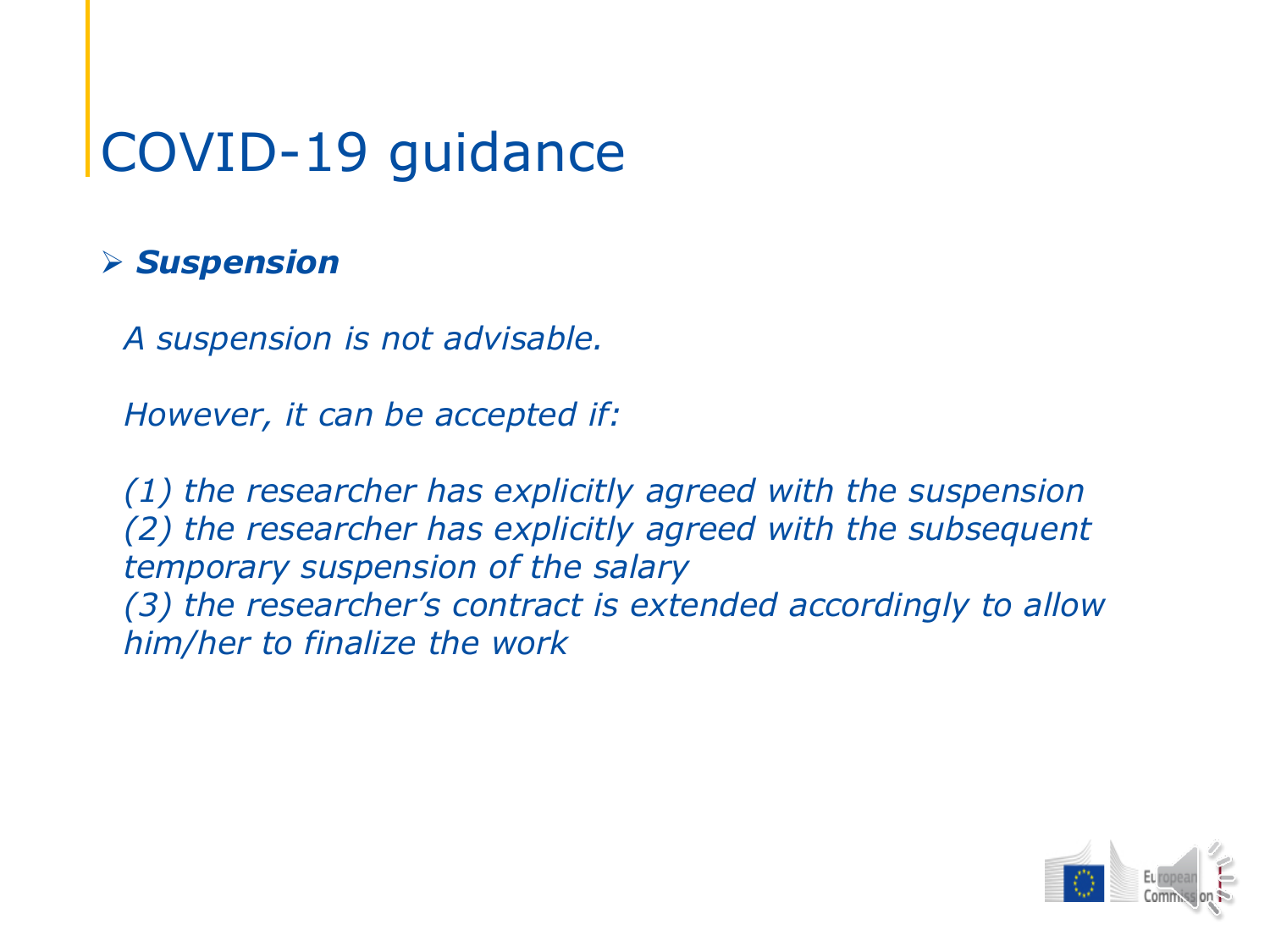#### *Mobility rule*

*In line with its efforts to support MSCA beneficiaries and researchers in this force majeure situations, REA will consider adopting a flexible approach whenever possible, based on a caseby-case analysis.*

*Therefore, please report all such cases to your project officer who will assess the situation.*

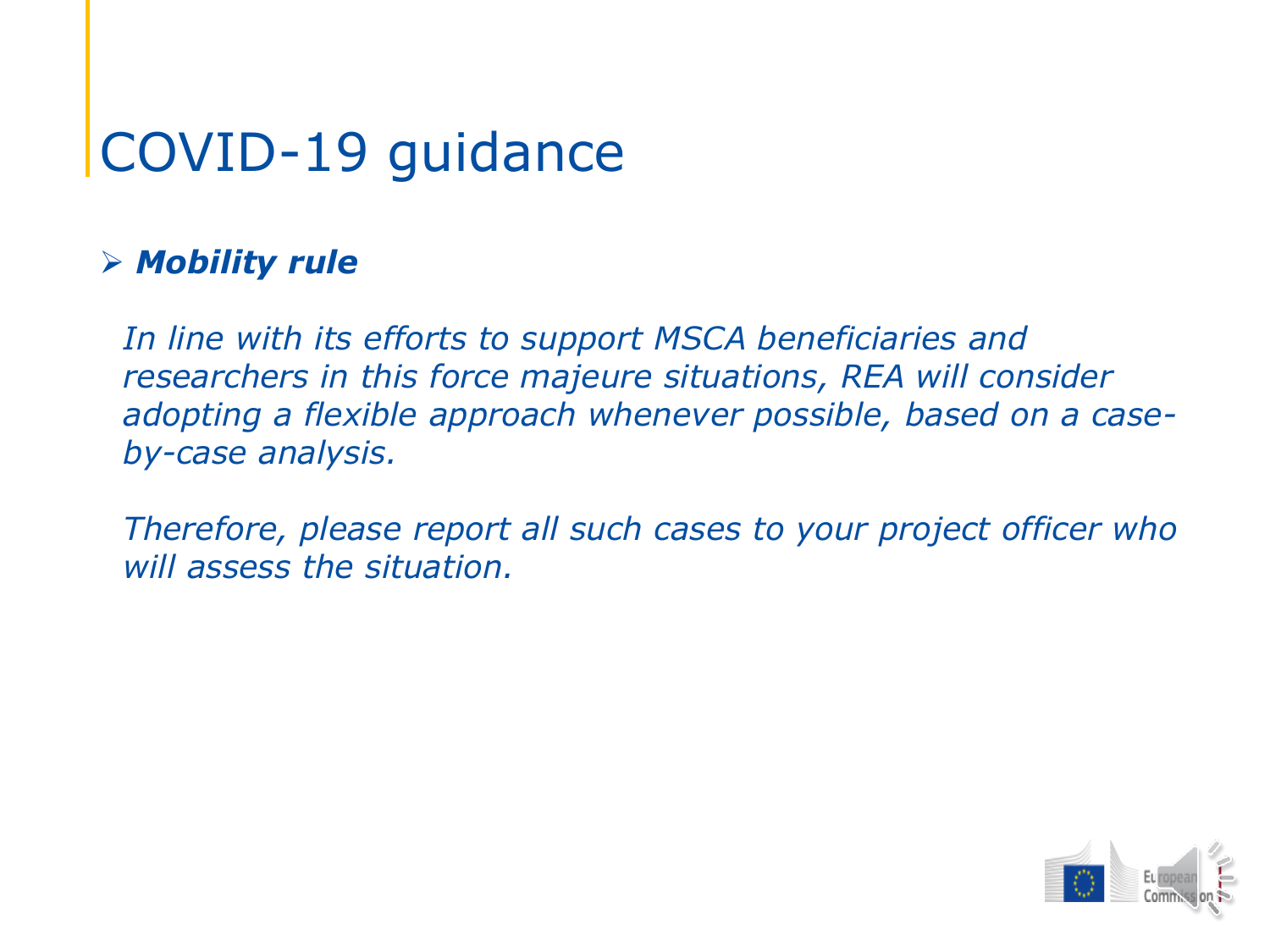#### *Payment of allowances*

*Fellows need to be paid all the allowances foreseen in Annex 2, including the mobility allowance (even if the fellow is working remotely)*

#### *Extra funds*

*If force majeure entails extra costs for the implementation of the action, it will be the beneficiaries that must bear them (since they were not budgeted and the maximum grant amount set out in Article 5.1 cannot be increased).*

#### *Flexibility in the use of institutional costs*

*They can be used to cover additional costs due to force majeure, as well as extensions of the fellow's contracts outside the frame of the project.*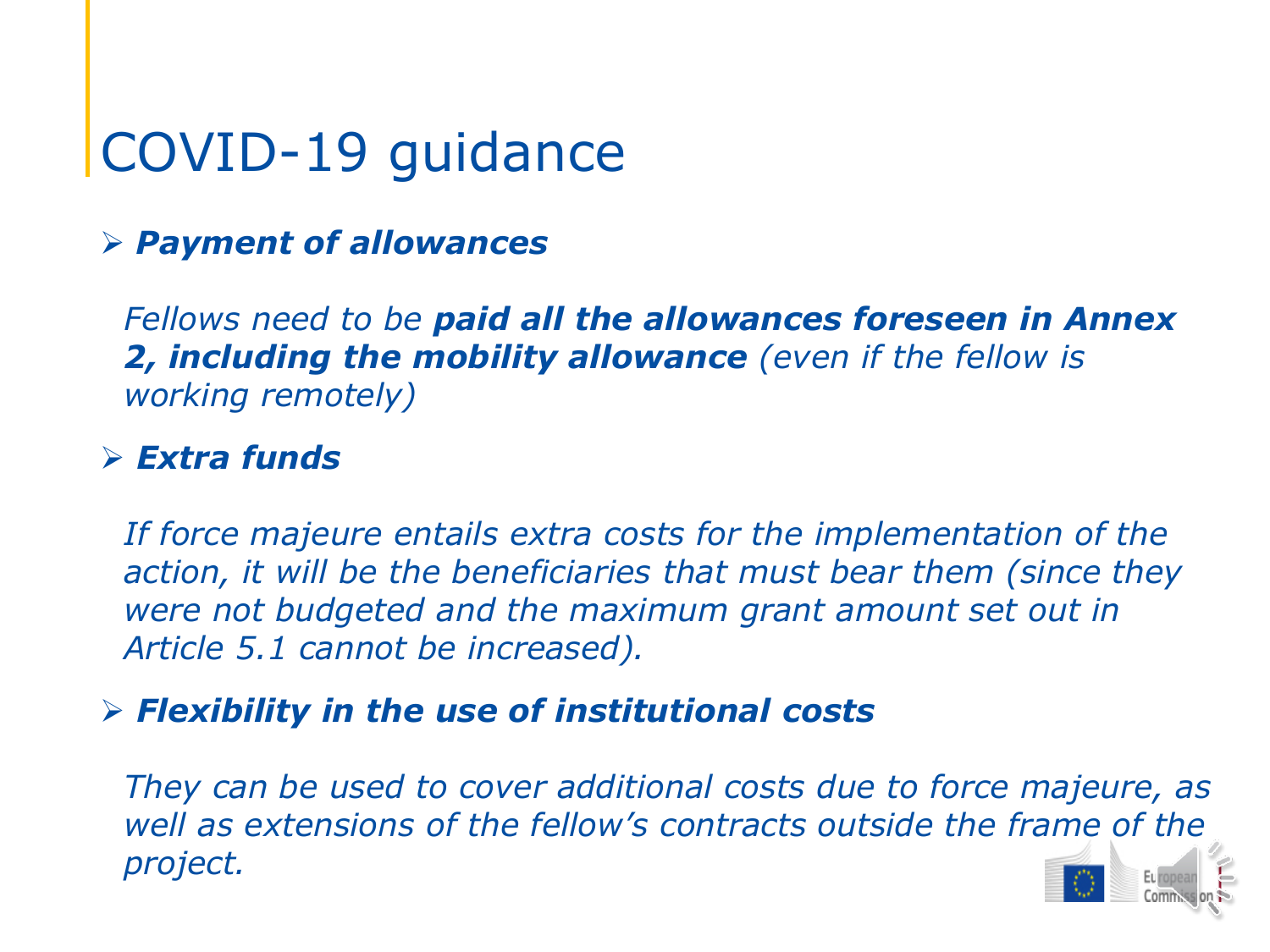### *Reporting*

*Given the Covid 19 situation, flexibility will be given regarding the completeness of reports submitted in relation to interim/final payments.* 

*If beneficiaries cannot submit all reporting elements, the deadline for submitting the reports (60 days following the end of the RP) may be extended.*

*Deviations will need to be reported as well as contingency measures to minimize the impact on project implementation.* 

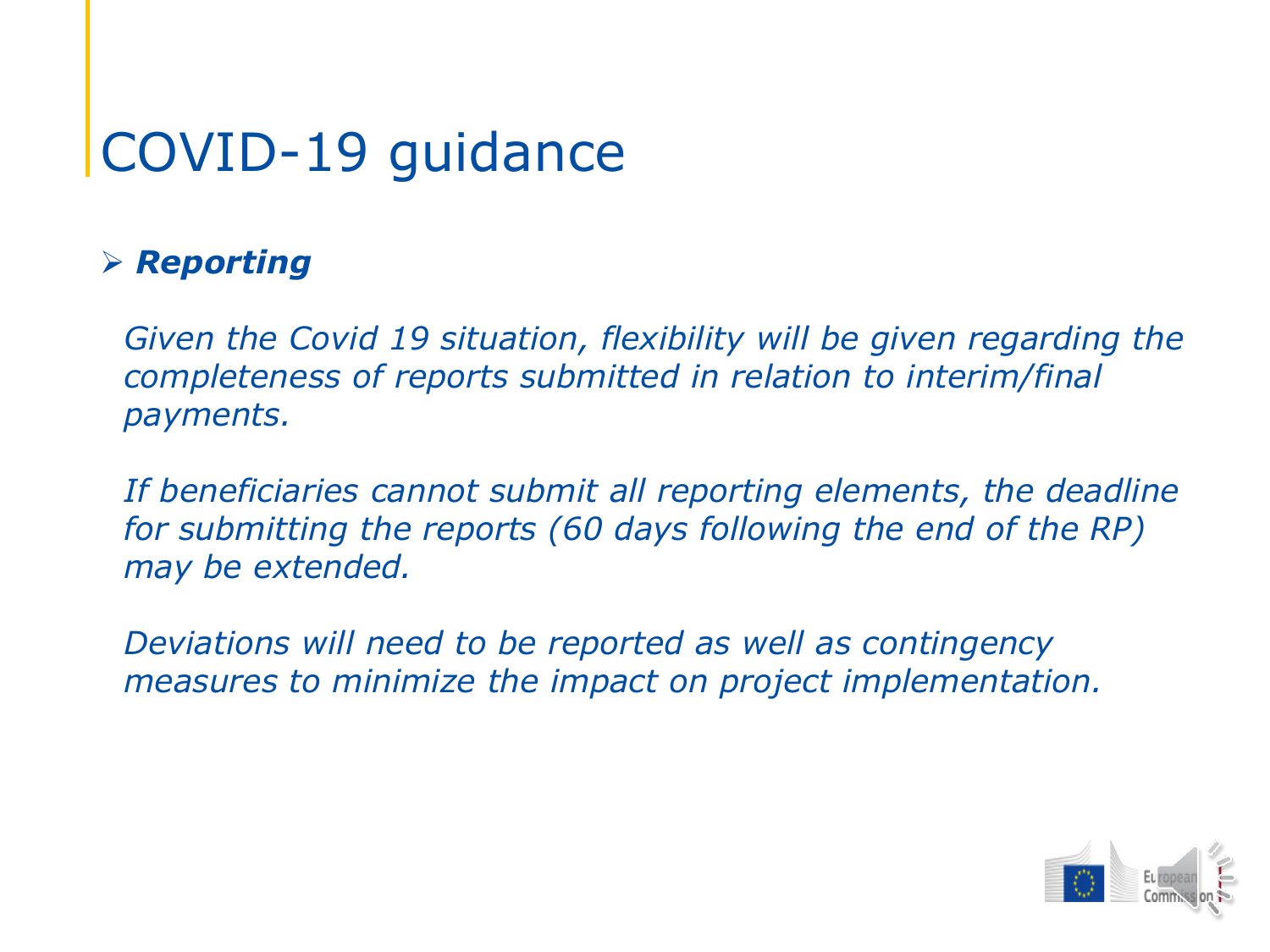*Any deviation from the grant agreement will be assessed by the REA on a case-by-case basis as well as a possible application of the rules on force majeure - Article 51 of the GA.*

 *Therefore coordinators should send an official letter via PPGMS or formal notification and (1) describe the situation which has prevented them from fulfilling their obligations (2) describe the measures they have taken in order to limit as much as possible the impact the situation linked to the coronavirus had on the implementation of the project (3) describe the effects the situation will have on the project (e.g. postponed/cancelled secondments, fellows teleworking, etc.).*

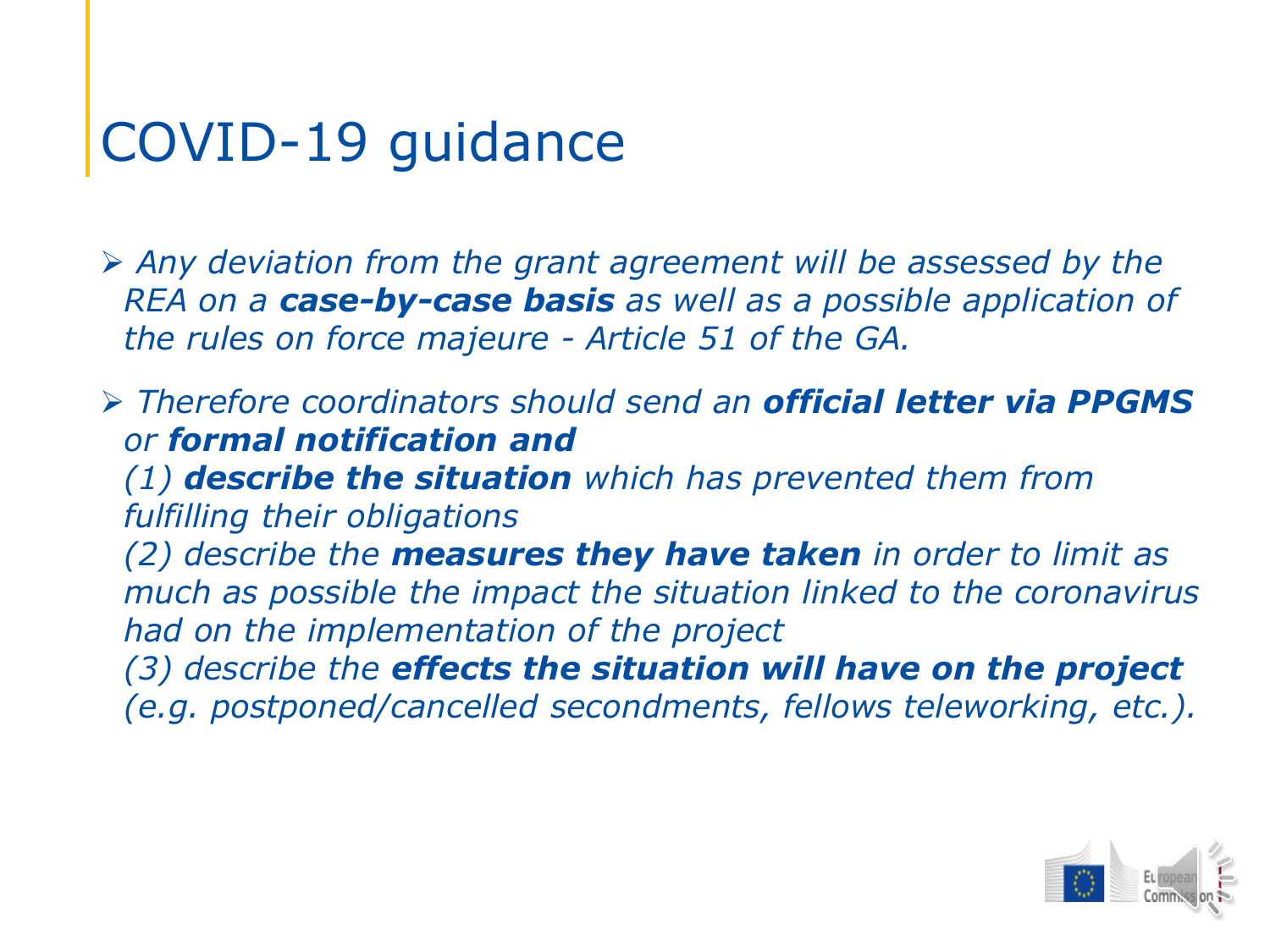*When the situation is back to normal, we will assess each situation and we might decide to:*

*(1) amend the GA to address the declared deviations; (2) apply the rules on force majeure to accept for example costs which would otherwise be ineligible in the frame of a payment.* 

 *Please also consult FAQs on the Funding and Tenders [Opportunities Portal](https://ec.europa.eu/info/funding-tenders/opportunities/portal/screen/support/faq;type=1;categories=;programme=H2020;actions=;keyword=COVID-19%20outbreak)*

 *A "Coronavirus" page has been created on the [MSCA website](https://ec.europa.eu/research/mariecurieactions/resources/corona-information-MSCA_en) with related information for the MSCA Community.*